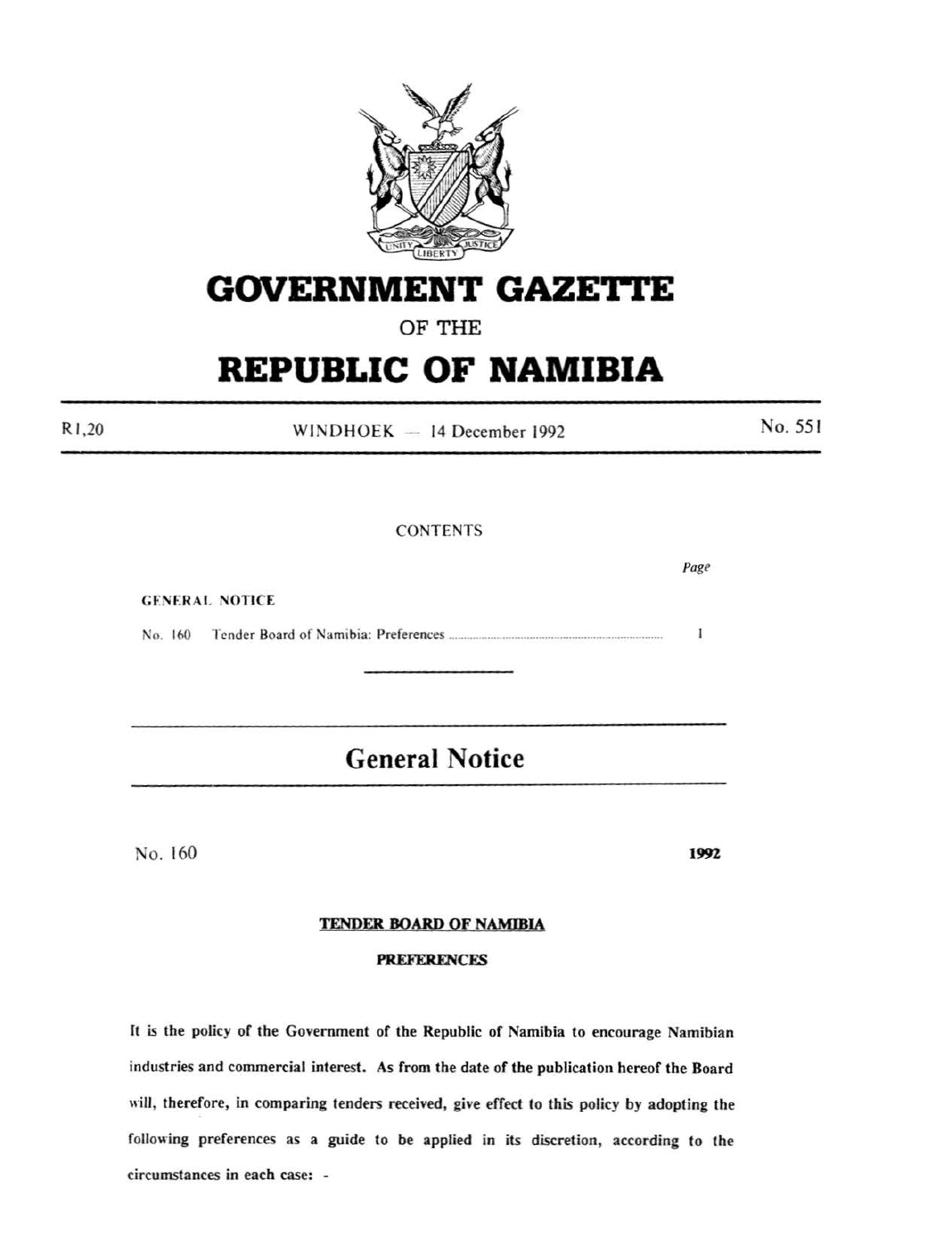#### (a) Goods produced or manufactured in the Republic of Namibia

- (i) 2 per cent if the goods produced or manufactured have a local content, in relation to the tender price, of less than 5 per cent;
- (ii) 4 per cent- if the goods produced or manufactured have a local content, in relation to the tender price of 5 per cent and more but less than 10 per cent;
- (iii) 6 per cent if the goods produced or manufactured have a local content, in relation to the tender price, of 10 per cent and more but less than 20 per cent;
- (iv) 8 per cent if the goods produced or manufactured have a local content, in relation to the tender price of 20 per cent and more but less than 30 per cent;
- (v) 10 per cent if goods produced or manufactured have a local content, in relation to the tender price, of 30 per cent and more but less than 40 per cent;
- (vi) 12 per cent- if the goods produced or manufactured have a local content, in relation to the tender price, of 40 per cent and more but less than 50 per cent;
- (vii) 14 per cent if the goods produced or manufactured have a local content, in relation to the tender price, of 50 per cent and more but less than 60 per cent;
- (viii) 16 per cent- if the goods produced or manufactured have a local content, in relation to the tender price, of 60 per cent but less than 70 per cent;
- $(ix)$  18 per cent if the goods produced or manufactured have a local content, in relation to the tender price, of 70 per cent but less than 80 per cent;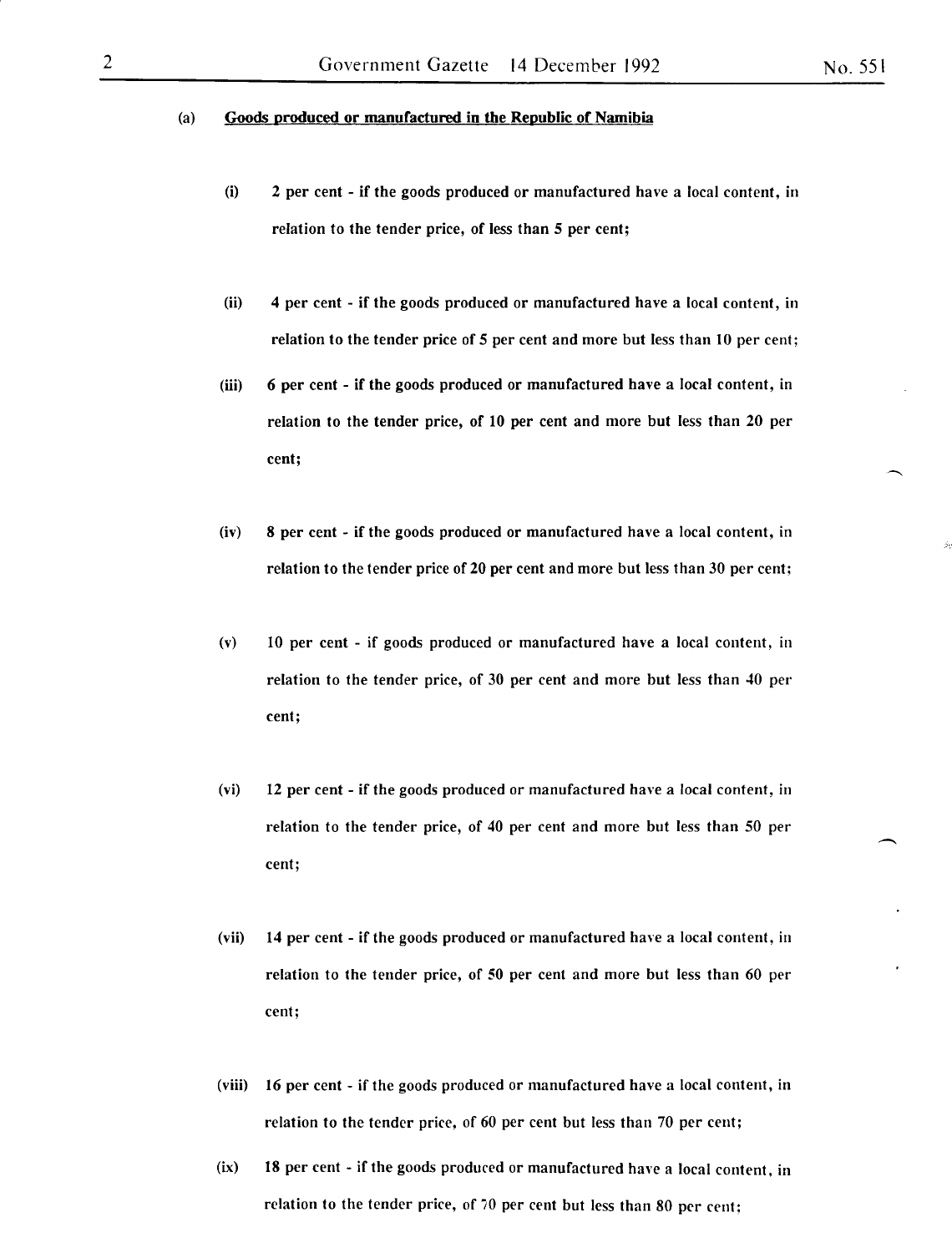(x) 20 per cent - if the goods produced or manufactured have a local content of 80 per cent and more of the tender price.

#### (b) Goods assembled in the Republic of Namibia

- (i) 1 per cent if the goods assembled have a local content, in relation to the tender price, of less than *5* per cent;
- (ii) 2 per cent if the goods assembled have a local content, in relation to the tender price of *5* per cent and more but less than 10 per cent;
- (iii) 3 per cent if the goods assembled have a local content, in relation to the tender price, of 10 per cent and more but less than 20 per cent;
- (iv) 4 per cent if the goods assembled have a local content, in relation to the tender price of 20 per cent and more but less than 30 per cent;
- (v) *5* per cent if the goods assembled have a local content, in relation to the tender price, of 30 per cent and more but less than 40 per cent;
- (vi) 6 per cent if the goods assembled have a local content, in relation to the tender price, of 30 per cent and more but less than 40 per cent;
- (vii) 7 per cent if the goods assembled have a local content, in relation to the tender price, of 50 per cent and more but less than 60 per cent.
- (viii) 10 per cent if the goods assembled have a local content of 60 per cent and more of the tender price.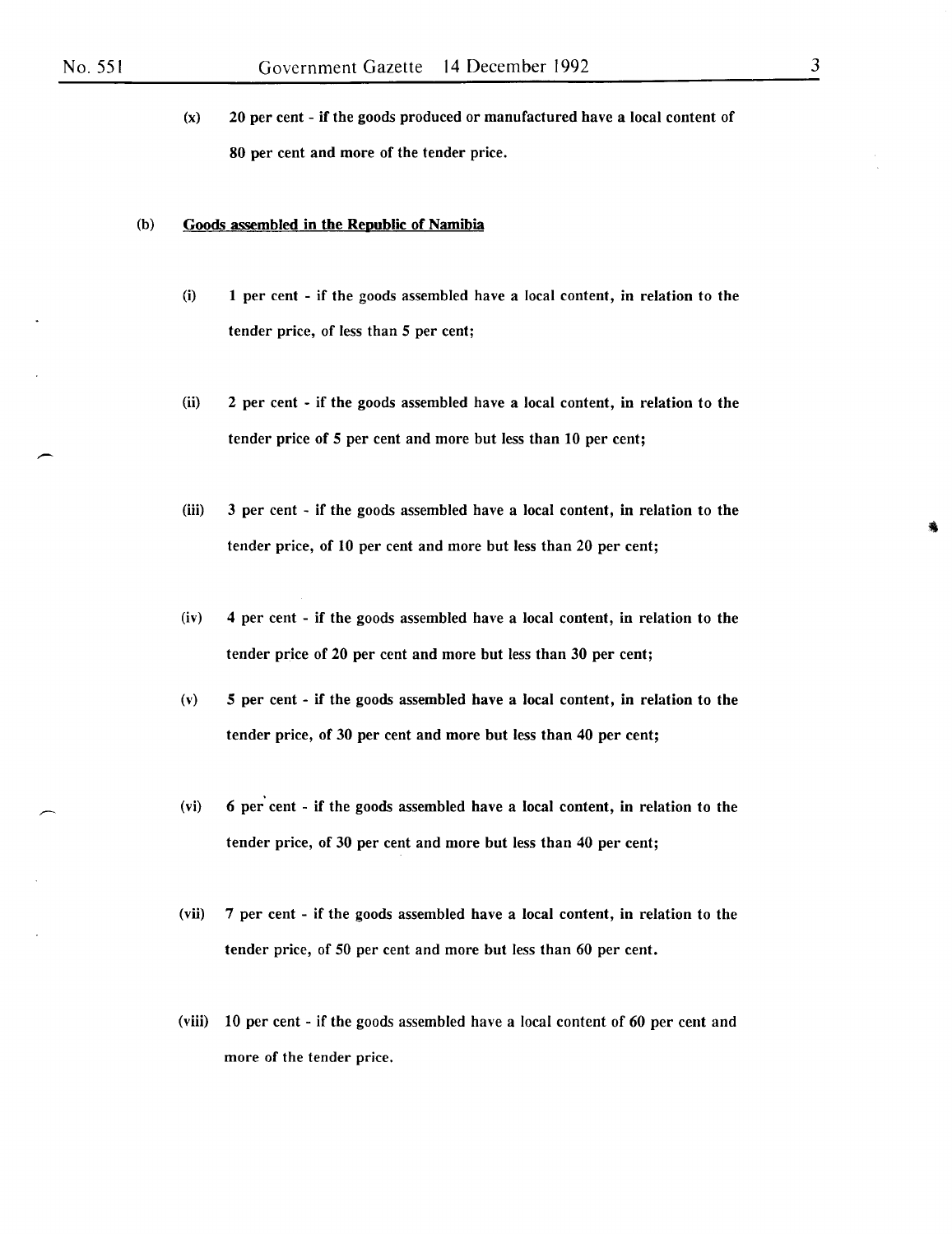- (c) Services rendered by persons. companies or partnerships domiciled or registered in the Republic of Namibia
	- (i) 5 per cent to persons, companies or partnerships registered in Namibia on services offered when comparison is being made with companies from outside Namibia;
	- (ii) 5 per cent to persons, companies or partnerships granted a Certificate of Status Investment in terms of the Foreign Investment Act, 1990 (Act no. 27 of 1990).

#### (d) Bona fide Namibian dealers or Merchants who are stockholders of goods:

(i) 5 per cent - on imported goods offered from stocks already in the Republic of Namibia applicable only when comparison is being made with goods to be imported.

#### (e) After Sales Service:

(i) 3 per cent to bona fide Namibian dealers or merchants where an after sales service is required in respect of goods to be imported.

#### (f) Goods conforming to any National or International Standard Specification

- (i) 3 per cent to goods conforming to a national or international standard specification.
- (5) A tenderer is not limited to preference on one basis only. If the supply in question qualifies for preference on more than one basis all such preferences may be granted to the tenderer. The different percentages which are granted. are added up and the

-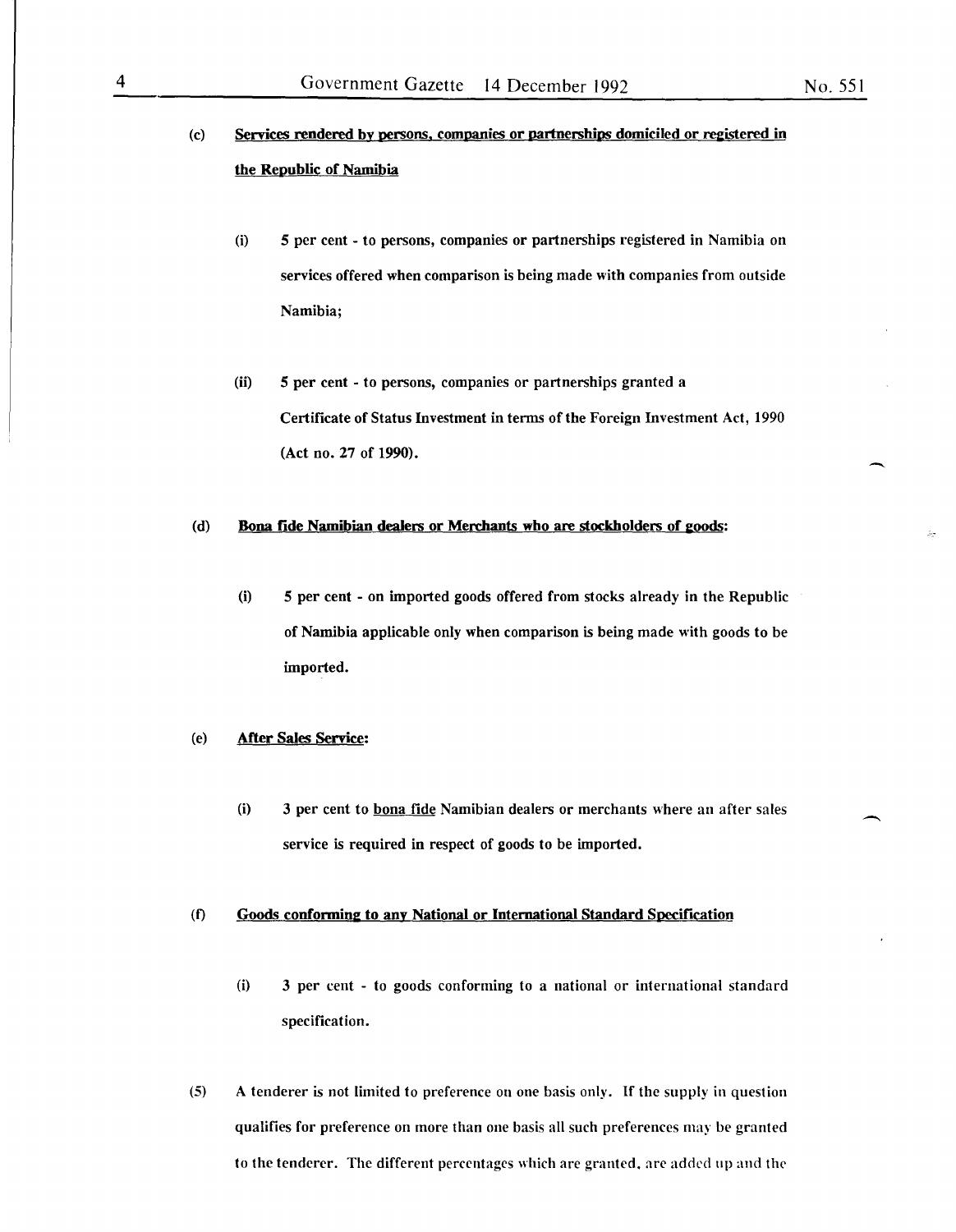-

total is calculated on the tender price. For the purpose of consideration of the tender the preference thus calculated is subtracted from the contracted price.

#### DEFINITION OF GOODS PRODUCED OR MANUFACTURED IN NAMIBIA

- 1. "Goods produced or manufactured in the Republic of Namibia" means when at least 25 % of the manufacturing cost of these goods, which shall constitute local content as determined in this Code, as represented by materials produced and direct labour performed and the last process in the manufacture of those goods has taken place in Namibia: Provided that -
	- (a) the last process of manufacture is substantial and sufficient to change the nature of the product and give it new, essential and distinct characteristics and it was performed in a firm equipped for that purpose;
	- (b) the final product represents a completely new product or at least an important state in the manufacturing process;
	- (c) each type of article or set shall qualify separately in its own right.
- 2. The following operations shall not be regarded as manufacturing:
	- (a) Packaging, bottling, placing in flasks, bags, cases, boxes, fixing on cards or boards and all other simple packing operations.
	- (b) (i) Assembling, where this involves the construction of an article by putting together finished components which may require slight modifications such as painting or trimming before assembling. Such assembling can involve glueing, screwing, nailing, sewing and minor welding and riveting operations, with or without the addition of local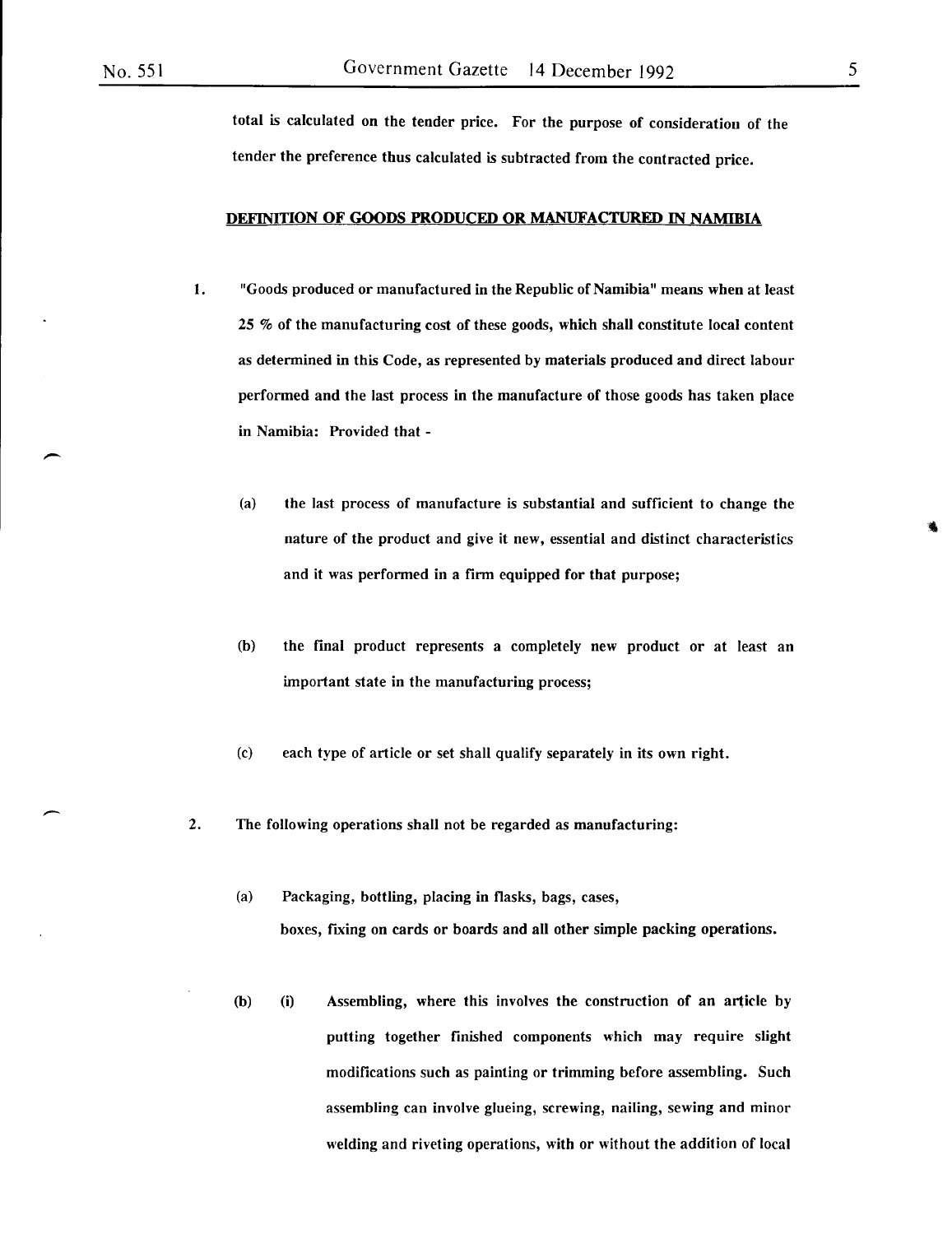parts or components of minor importance such as screws, nuts and bolts.

- (ii) Simple mixing or blending of imported ingredients which does not result in the formation of a different product.
- (c) Operations to ensure the preservation of merchandise in good condition during transportation and storage such as ventilation, spreading out, drying, freezing, placing in brine, sulpher-dioxide or other aqueous solutions, removal of damaged parts and cleaning and similar operations.

#### **DEFINITION OF LOCAL CONTENT**

- 1. "Local Content" in relation to goods manufactured in Namibia means such percentage of the manufacturing costs of such goods in their fmished conditions as is represented by the cost of:
	- (a) any materials which were grown, produced or manufactured in the country concerned and which were used in the manufacture of goods, and
	- (b) the direct labour imolved in the manufacture of the goods.
- 2. In the calculation of these costs of materials produced and direct in Namibia, only the following items may be included:
	- (a) the cost of local materials, including the cost of waste materials lost in the process of manufacture, as represented by their delivered price at the factor and used directly in the manufacture of such good.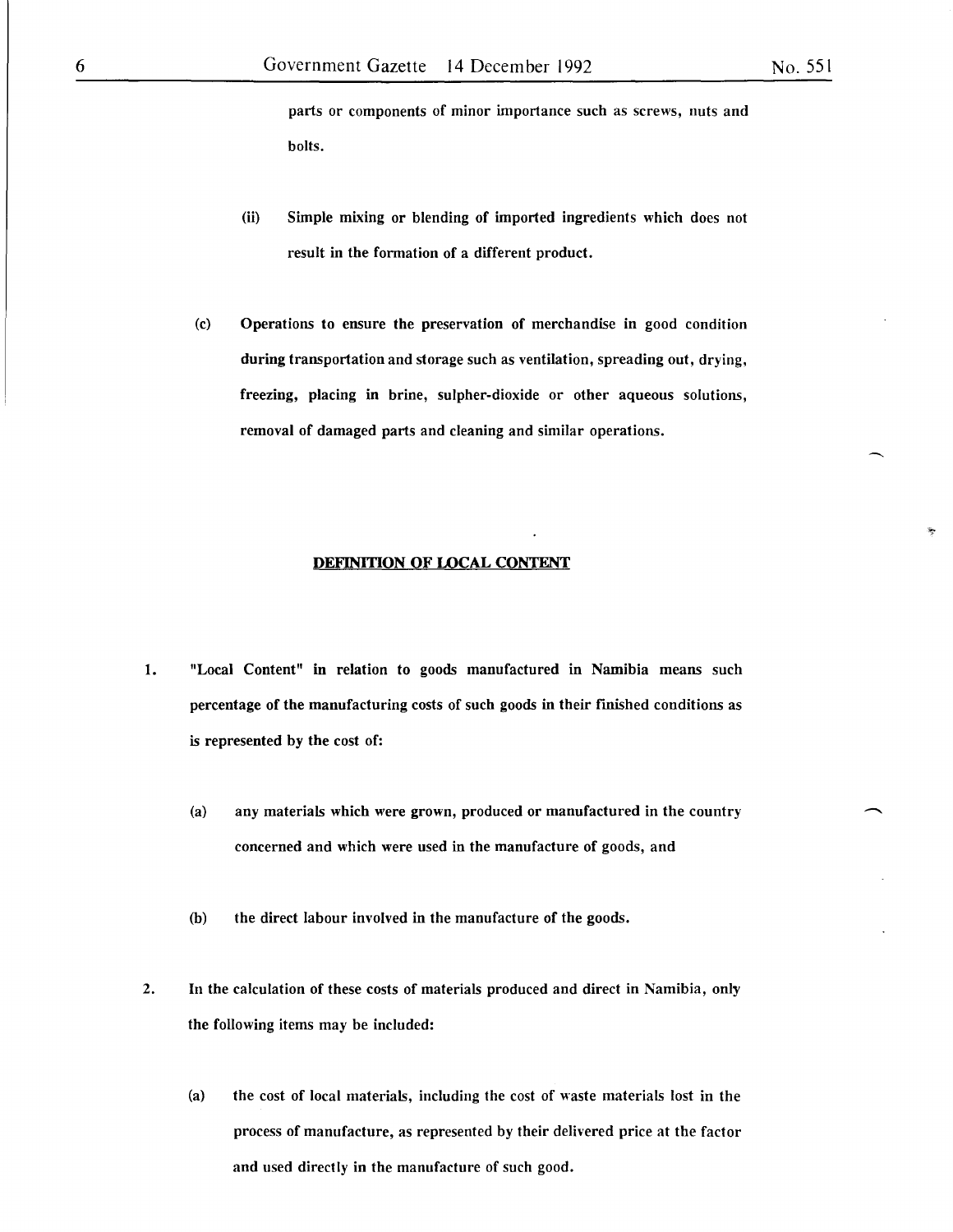-

-

Where materials which are not wholly produced in Namibia are used directly in the manufacture, such goods will count to the extent of their prorate local content.

Locally manufactured materials or components which have been temporarily exported for further manufacture shall on return to the country of final manufacture be taken as 100 % imported content for the purposes of calculating local content.

The following, inter alia, shall not be regarded as direct materials: water (provided it is not part of the finished product), electricity, consumable items, items for staff benefits such as tea, protective garments and uniforms.

- (b) The cost of labour directly employed in the manufacture of such goods, where in addition to the wages and salaries paid direct labour, the following costs will be included in the calculation of direct labour costs:
	- (i) leave except cash in lieu of leave;
	- (ii) salaries for foremen and supervisors related to the manufacturing processes;

(iii) overtime payment at normal rates; and

(iv) incentives and bonus if pre-determined.

The term "direct labour" shall be taken to refer to those procedures applied to the input materials from which the product is manufactured from the time they first come into the hand of the work force which actually manufacture the product to the time the finished article is put in retail package. It excludes such functions as design, pattern making, dye making.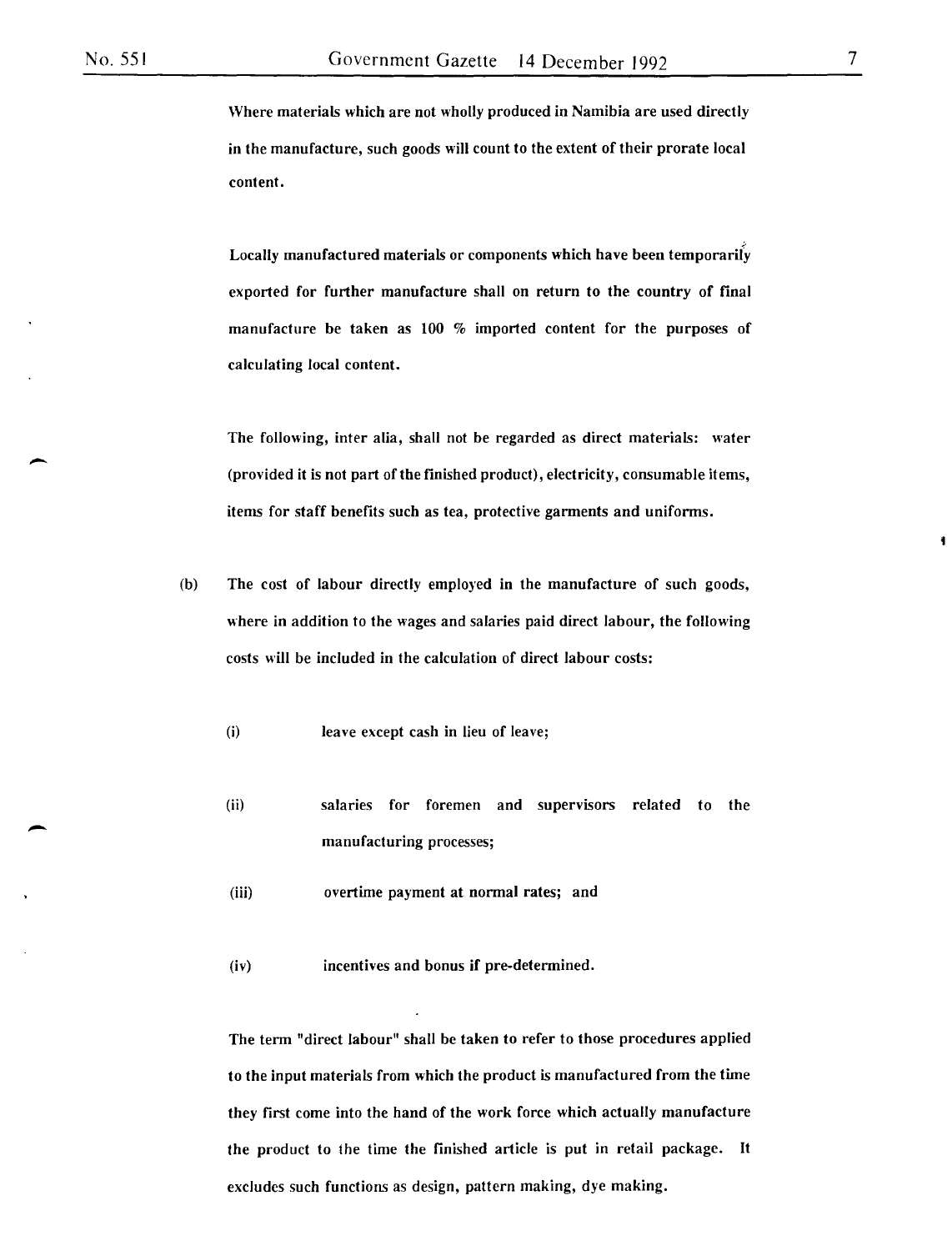-

The following shall, inter alia, be excluded from "direct labour costs": pensions contributions, overtime payments at above normal rates, cash in lieu of leave, maintenance costs, incentive bonus not determined, the portion of salaries of foreman and supervisors not related to the manufacture process, fringe benefits, business overheads, administration expenses and salaries, or profit.

- 3. (a) The manufacturing cost of goods shall be calculated in accordance with the cost arising from normal business practices, operating procedures and levels of production in the industry concerned as incurred over a period of not less than three months, such cost of the goods in their finished condition based on factual costs, charges and expenses incurred in their manufacture, including the cost of putting the goods up in their packages and the cost of such retail package: Provided that, if in the opinion of the verifying authority, any cost, charge or expense has not been incurred by the manufacturer at the normal open market price, the verifying authority may assess the amount of that cost, charge or expense on the basis of one normal open market price, and the manufacturing cost shall be calculated in accordance with that assessment.
	- (b) For the purposes of determining the local content of any goods manufactured either wholly or partly for locally produced or manufactured materials or components, the local content of such locally produced or manufactured materials or components shall be determined and apportioned as herein provided.
	- (c) For the purposes of determining the local content of any goods manufactured either wholly or partly from imported materials, the origin of any charges incidental to the delivery of the imported materials shall be deemed to be that of the imported materials.

8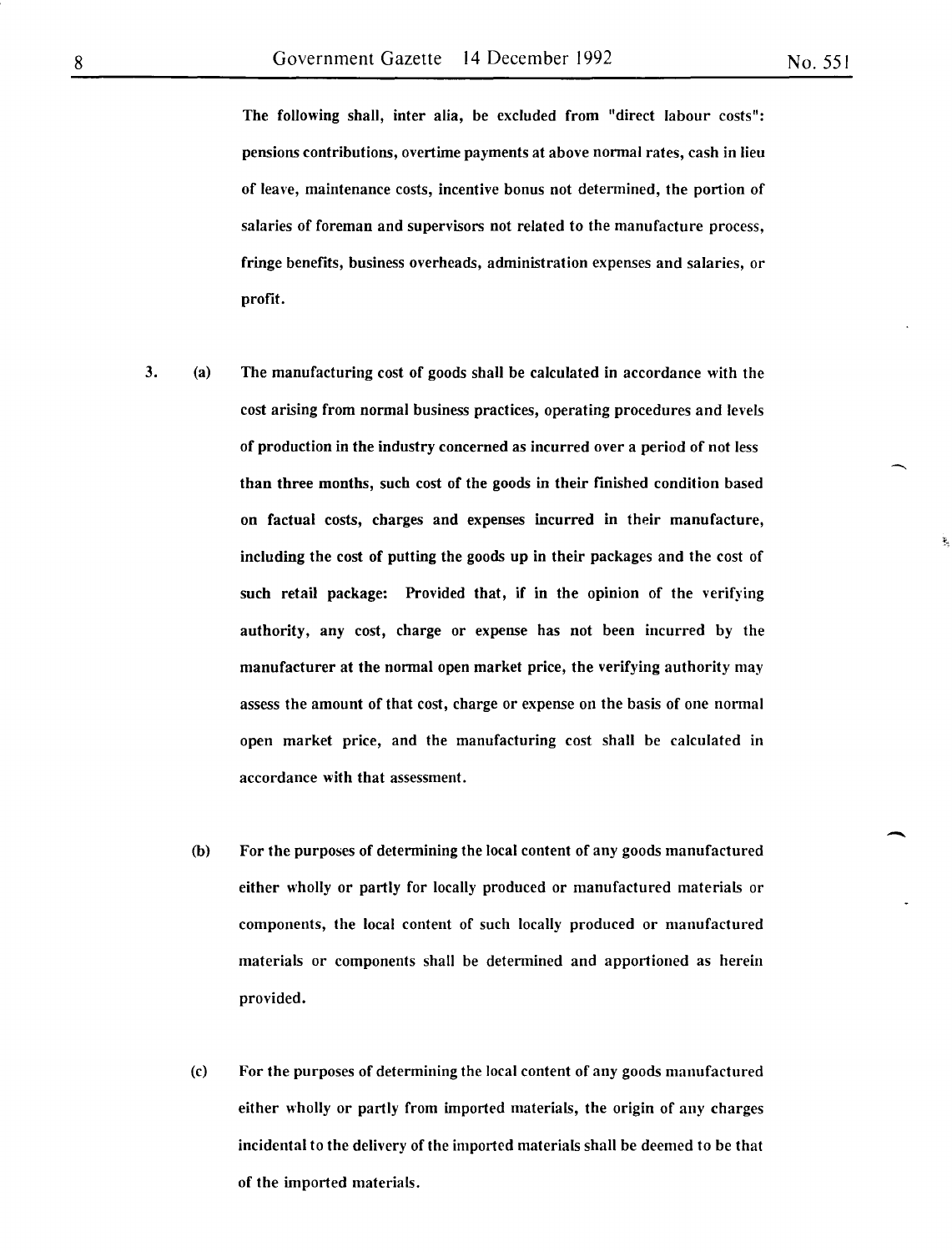- (d) Any information which the verifying authority may require for the purpose of ascertaining the local content of the manufacturing cost of any goods shall be provided in such form and certified in such manner as may be agreed by the parties involved to ensure accuracy and clarity.
- 4. The following costs, charges and expenses shall be included in the manufacturing cost of the goods:
	- (a) The cost of imported materials, including the cost of waste materials lost in the process of manufacture, as represented by the landed cost of those materials at the factory, including any charges incidental to the delivery of such materials to the factory but excluding any duty thereon paid by the manufacturer: Provided that the cost of imported materials not imported by the manufacturer shall be the delivered price at the factory;
	- (b) The cost of the local materials, including the cost of the waste materials and materials lost in the process of manufacture, as represented by their delivered price at the factory;
	- (c) the cost of direct labour as represented by the wages paid to the operatives responsible for the manufacture of the goods as qualified herein;
	- (d) the cost of direct manufacturing expenses as represented by:
		- (i) the operating costs of the machines used to manufacture the goods;
		- (ii) the expenses incurred in the cleaning, drying, polishing, pressing or any other process, as may be necessary for the finishing of the goods;

9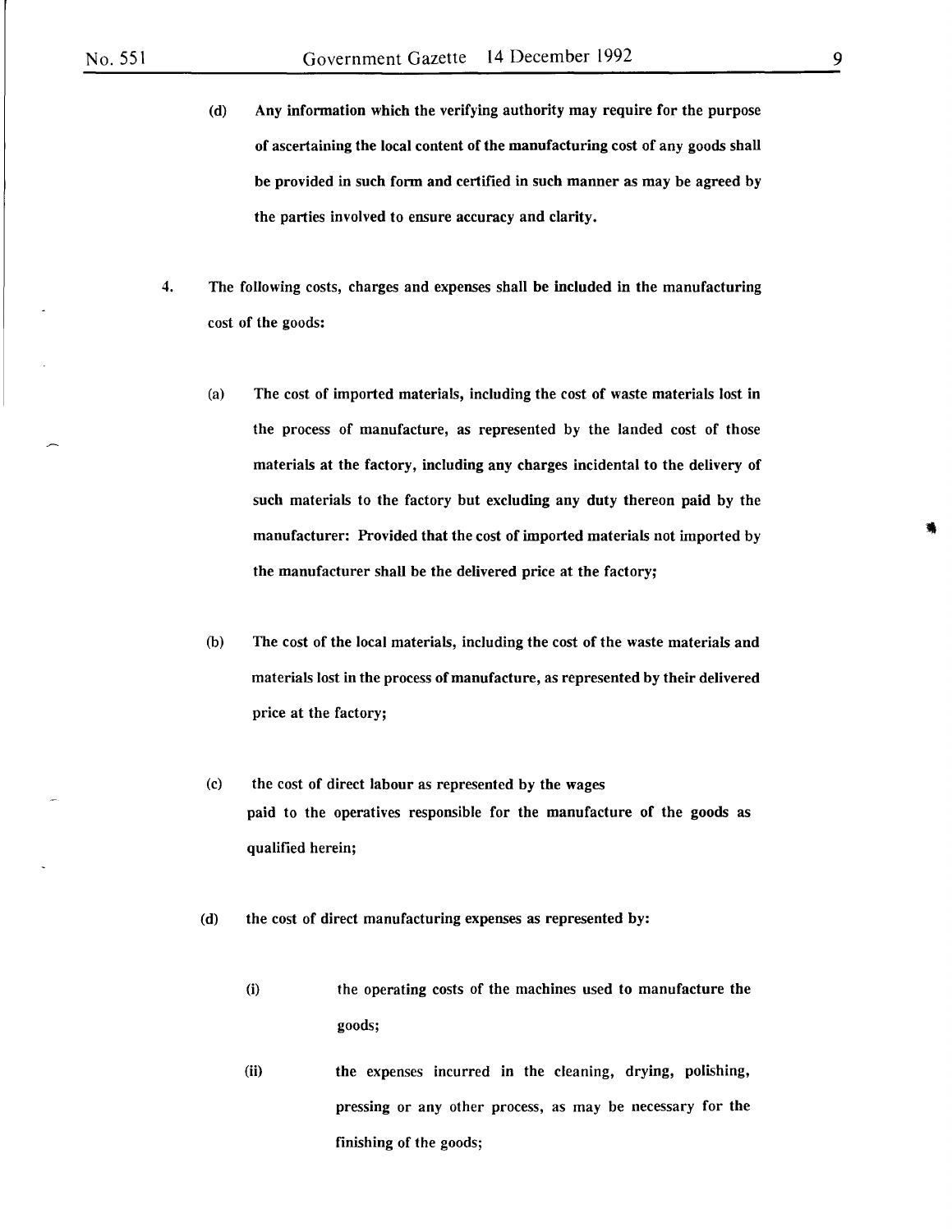(iii) the cost of cutting the goods up in their retail packages and the cost of such retail packages but excluding any extra cost of packing the goods for transportation or export and the cost of any extra package.

- (e) manufacturing overhead costs, as represented by:
	- (i) rent, rates and insurance charges directly attributable to the factory;
	- (ii) indirect labour charges, including salaries paid to factory managers, wages paid to foreman, examiners and testers of the goods and fees paid to efficiency advisers;
	- (iii) power, light, water and other service charges directly attributed to the cost of the manufacture of the goods;
	- (iv) consumable stores, including minor tools, grease, oil and other incidental items and materials used in the manufacture of the goods;
	- (v) depreciation and maintenance of factory building, plant, machinery, tools and other items used in the manufacture of the goods;
	- (vi) the cost of food supplied to factory workers, Workmen's Compensation, insurance and contributions to manufacturers' association.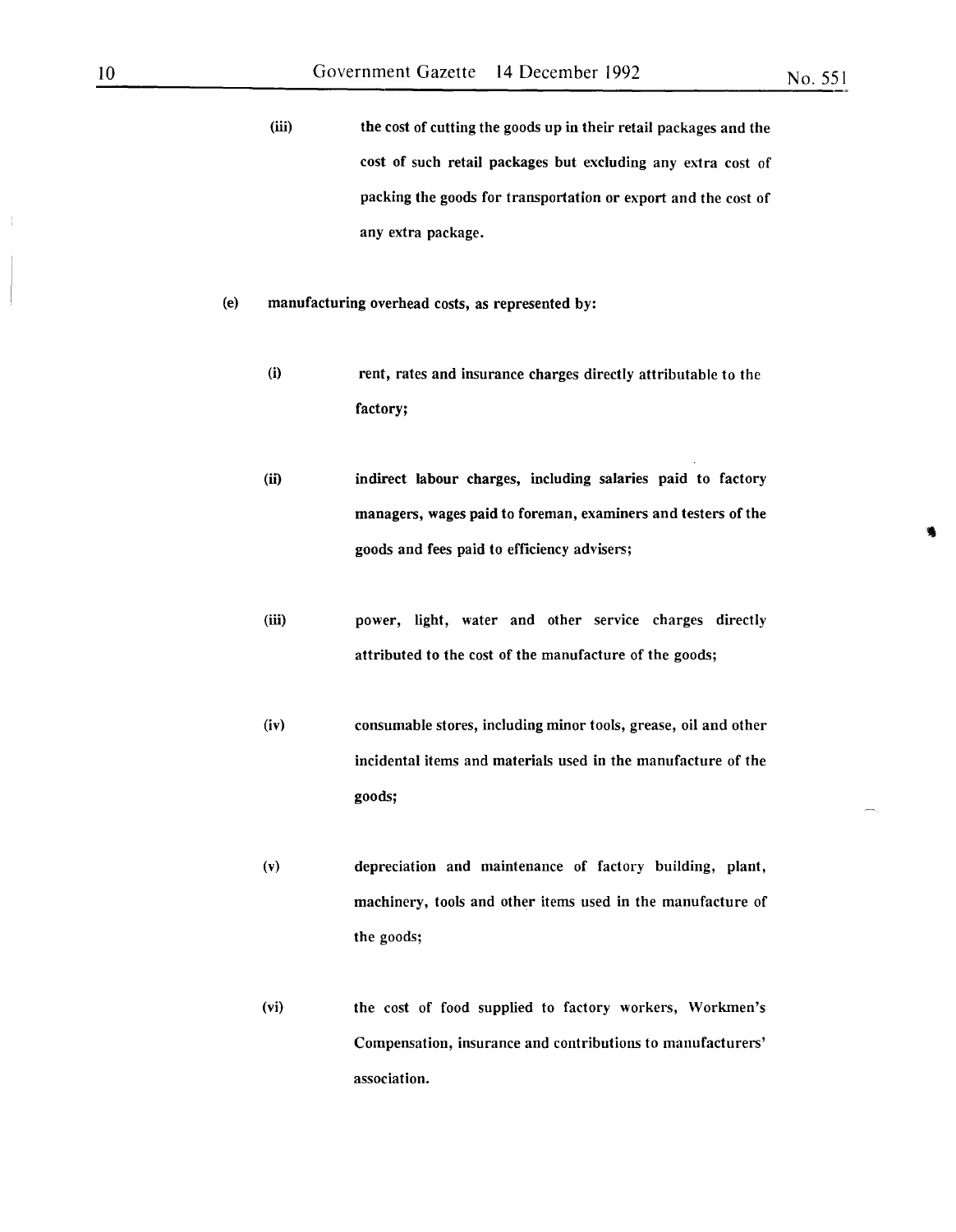- 5. The following costs charges and expenses shall be excluded from the manufacturing cost of the goods:
	- (a) administration expenses as represented by:
		- (i) office expenses, office rent and salaries paid to accountants, clerks, managers and other executive personnel;
		- (ii) director's fees, other than salaries paid to directors who act in the capacity of factory managers;
		- (iii) statistical and costing expenses in respect of the manufactured goods;

(iv) investigation and experimental expenses;

- (b) selling expenses as represented by:
	- (i) the cost of soliciting and securing of orders including such as expenses as advertising charges and agents or salesmen's commission of salaries;
	- (ii) expenses incurred in the making of designs, estimates and tenders;
- (c) distribution expenses, other than those provided for in paragraph (a) or (b), as represented by all the expenditure incurred after the goods have left the factory including: